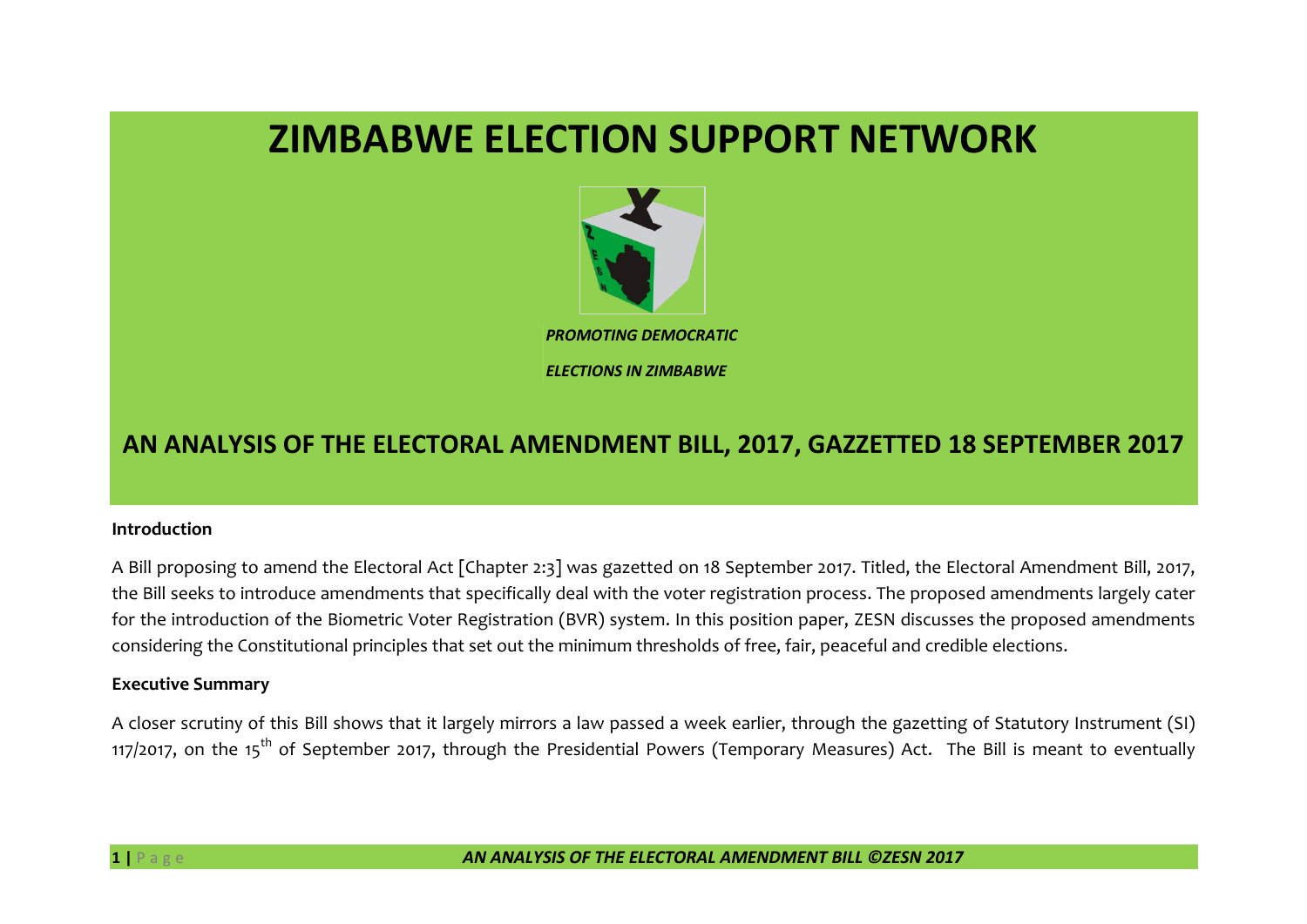substitute the SI given that laws promulgated via the use of presidential powers do not have shelf life beyond six months.<sup>1</sup> The president has, in the past utilised the presidential powers to effect amendments to the Electoral Act.<sup>2</sup> It must be pointed out that it is undesirable to use the presidential powers to amend laws of this nature as this seems contrary to the urgent measures that are contemplated by Section 2 of the Presidential Powers (Temporary Measures) Act that provides for the very limited circumstances under which a President may usurp the primary law-making function of parliament. Parliament had all the time since the promulgation of the new Constitution in 2013, to bring the laws within the ambit of the Constitution, including the provisions for voter registration, in preparation of the 2018 election which was always foreseen. The use of the presidential powers seems unjustified.

Secondly and more fundamentally the use of presidential powers, to effect changes to Electoral Act, followed by the subsequent passage of the Bill to ratify the president's actions appears to violate the principles of separation of powers and is against the letter and spirit of the Constitution. Section 134 of the Constitution now restricts the promulgation of legislation via delegated legislation as was done by the President. The Presidential Powers Act precedes the Constitution. The wording of the Constitution seems to limit the use of presidential powers even further. It clearly stipulates that the primary law-making power of parliament may not be delegated.<sup>3</sup> The wording of the Presidential Powers (Temporary Measures) Act as read with the presidential powers regulations promulgated seem to conflict with the clear constitutional provisions as they purport to delegate primary law-making power to the President without specifying the nature and scope of the regulations as required by the law.<sup>4</sup>

ZESN has previously pointed out that the electoral framework of Zimbabwe requires comprehensive and holistic amendments to ensure it is in conformity with the Constitution and regional guidelines on good governance and elections. So far, the piecemeal approach adopted in the amendments represents the objectionable approaches that have been previously adopted in the past, of amending parts of the sum to the Electoral Act. These proposed amendments represent the continuing piecemeal approach to amending the Electoral Act. This is the third time the Act is being amended in just less than four years since the promulgation of the Constitution in 2013. ZESN observes that some of the proposed amendments deal with issues that could have been addressed by previous amendments if the process had been done meticulously. Of greater concern is that the current amendment bill only focusses on a narrow, specific issue related to voter

 $\overline{a}$ 

 $^1$  Section 6(1) of the Presidential powers (Temporary Measures) Act

 $2$  See for example, Statutory Instrument (SI) 85 of 2013.

 $3$  See section 134(a) of the Constitution

 $<sup>4</sup>$  See section 134(d) of the Constitution</sup>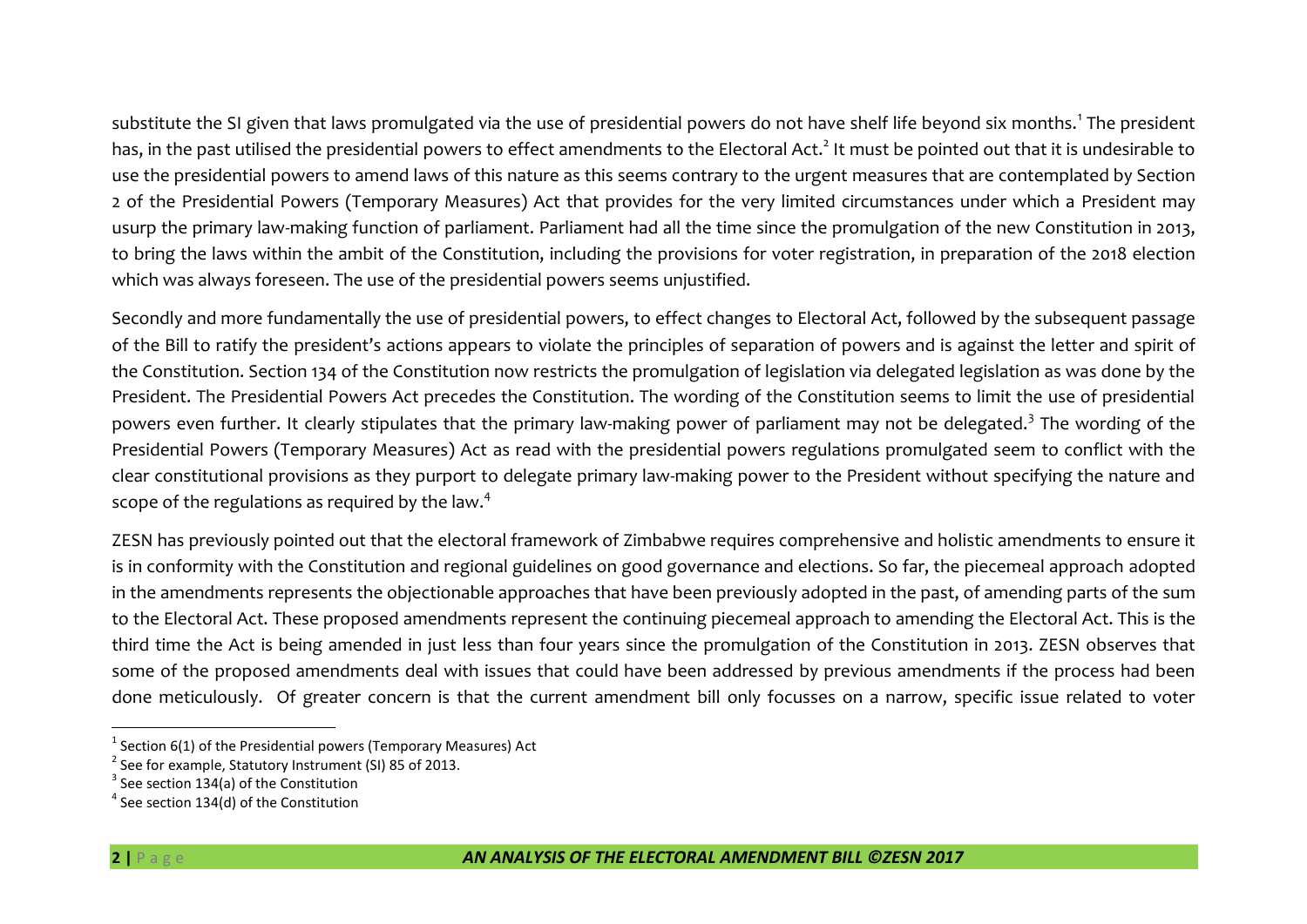registration. The bill once again fails to address all key provisions of concern that still fall foul of the Constitution and have been raised by ZESN in previous papers. The passage into law or otherwise of this Bill will not resolve the broader problem of incomplete and piecemeal amendments to the electoral law. Despite the latest proposed amendments, it is submitted that several legal provisions in the Electoral Act still require revision, to bring them in line with the Constitution. The existence of potentially unconstitutional provisions within the Electoral Act and other relevant legislative pieces has a bearing on the holding of a free, fair, peaceful and credible election as envisaged by the Constitution and the SADC principles and guidelines governing the conduct of democratic elections.

ZESN has previously raised concerns on several issues that have a bearing on the holding of a free, fair and credible election and still require revisiting including the following issues:

- Addressing the residence requirement to bring it in line with the political rights in terms of Section 67 of the Constitution
- Addressing the question of the right to vote of categories of voters that include the prisoners, the infirm and the people in the diaspora, in accordance with Section 67 of the Constitution
- Ensuring the Accreditation Committee of ZEC constitutes members who are ZEC Commissioners in line with Section 239 of the Constitution
- Specifically providing for the Biometric Voter Registration(BVR) system in the Electoral Act by promulgating adequate legal provisions that address administrative and implementation issues of the BVR system
- Revisiting voter registration issues such as the, maintenance of the voters' roll and provisions on voter education in line with the letter and spirit of the Constitution

Having said that, the summary below specifically discusses the proposed amendment Bill:

| <b>Clause to the</b>  | <b>Summary of amendment</b> | Commentary and analysis of the amendment |
|-----------------------|-----------------------------|------------------------------------------|
| <b>Electoral</b>      | to the Electoral Act        |                                          |
| <b>Amendment Bill</b> |                             |                                          |
| Clause 1              | The Clause provides the     | No substantive comment                   |
|                       | short title of the act,     |                                          |
|                       | namely The Electoral        |                                          |
|                       | Amendment Act,              |                                          |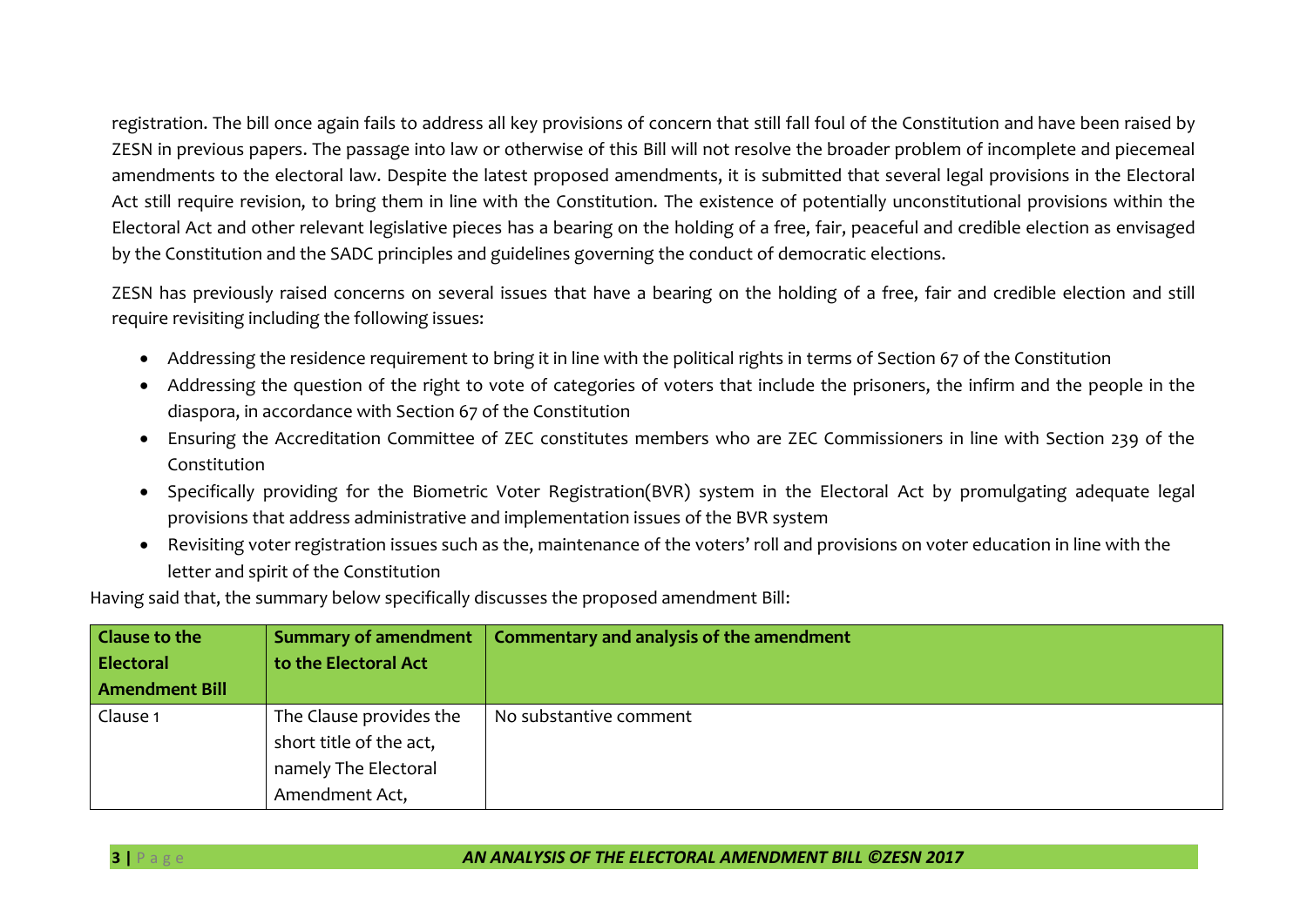| Clause 2 | The second clause          | The proposed amendment must be considered progressive as it now provides for an                |
|----------|----------------------------|------------------------------------------------------------------------------------------------|
|          | proposes to repeal and     | efficient, expedited and simpler process for voter registration compared to the current        |
|          | substitute section $24(1)$ | provision of the Electoral Act.                                                                |
|          | of the Electoral Act. The  | The current provision in the Act places an obligation on the voter registration officer to     |
|          | new section removes the    | complete the prescribed form on behalf of any person wishing to be registered as a voter.      |
|          | provision that requires    | Such a process results in bureaucratic processes causing unnecessary delays and                |
|          | the voter registration     | bottlenecks to the voter registration processes. A further concern previously raised has       |
|          | officer to fill the        | been that the formulation of Section $24(1)$ is deliberate to serve profiling and intimidatory |
|          | claimant's form for voter  | purposes.                                                                                      |
|          | registration on behalf of  | The amendment in the bill would serve to address the twin concerns outlined above.             |
|          | a potential voter.         |                                                                                                |
|          |                            | The new provision is consistent with Section $155(2)$ (b) of the Constitution that places an   |
|          |                            | obligation on the State to take appropriate legislative measures to ensure that all eligible   |
|          |                            | voters are registered as voters. It also resonates with the spirit of the SADC Principles and  |
|          |                            | Guidelines Governing the Conduct of Democratic Elections.                                      |
|          |                            |                                                                                                |
|          |                            | Recommendation                                                                                 |
|          |                            | For the avoidance of doubt, it may be necessary to include a specific provision in the Act or  |
|          |                            | in subsidiary regulations that sets out the process of accessing and the submission of the     |
|          |                            | registration form by a claimant. The provisions can, for example, set out where the            |
|          |                            | registration forms may be accessed either through physical or online means.                    |
| Clause 3 | Clause 3 introduces a new  | Clause 3 amends section 25 of the Electoral Act to make it consistent with the proposed        |
|          | procedure to be followed   | amendment to Section 24 of the Principal Act as explained above and brings uniformity to       |
|          | by a claim for transfer by | the provisions related to the process of voter registration set out in the two sections.       |
|          | a voter from one           |                                                                                                |
|          | constituency to another    | Clause 3 also amends Section 24(5) by the deletion of "the Registrar-General of Voters" and    |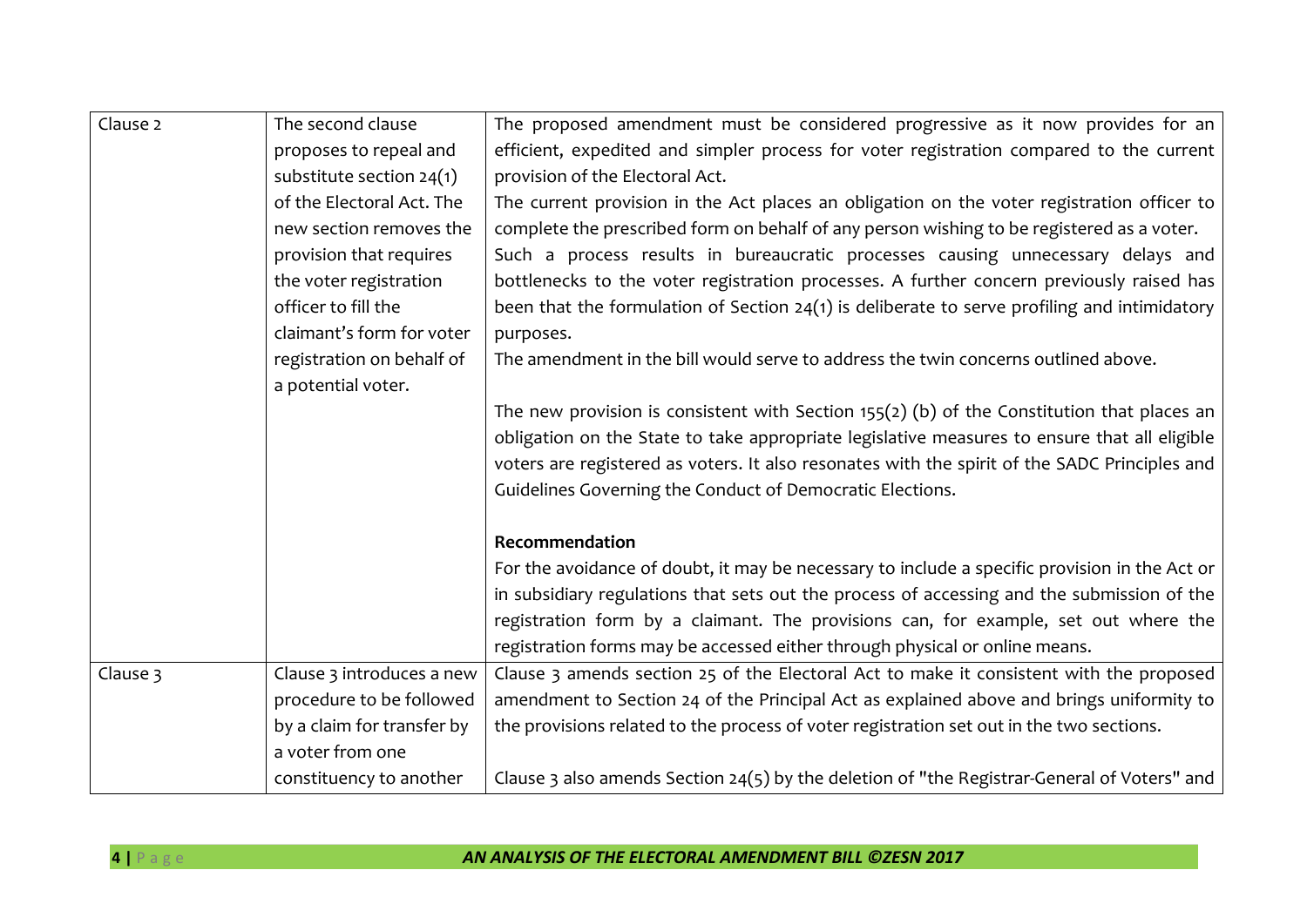|          |                            | the substitution of, "the Commission." Question marks have previously been raised on the          |
|----------|----------------------------|---------------------------------------------------------------------------------------------------|
|          |                            | role of the Registrar General in election related processes. His credibility and neutrality has   |
|          |                            | largely been tainted by his alleged bias to one party. The failure to furnish the voters' roll in |
|          |                            | 2013 despite a court order directing him to do so, only served to confirm the suspicions on       |
|          |                            | the role he played in elections.                                                                  |
|          |                            |                                                                                                   |
|          |                            | By deleting any reference to his office and substituting it with the word, 'Commission' the       |
|          |                            | act brings the provision into conformity with the Constitution which gives the Zimbabwe           |
|          |                            | Electoral Commission the sole mandate to run elections, which is progressive.                     |
| Clause 4 | The clause seeks to        | This amendment seeks to align the electoral provisions with the new voter registration            |
|          | repeal subsection 3,4 and  | system-the Biometric Voter Registration (BVR) system. The clause introduces the                   |
|          | 5 of Section 36B of the    | requirement that every eligible voter (new and old) must register/re-register as a voter,         |
|          | electoral Act by requiring | using the new biometric-based system. This is a departure from the previous provisions            |
|          | every eligible voter to    | where those already on the voters' roll did not need to re-register. Every eligible must          |
|          | register to vote.          | register whether as new voters or returning voters to enable ZEC to produce an entirely           |
|          |                            | new voters' roll based on the biometric voter registration system.                                |
|          |                            |                                                                                                   |
|          |                            | This is progressive given the multiple problems and inaccuracies of the old voters' roll.         |
|          |                            | ZESN has previously highlighted the benefits of the BVR system based on comparative               |
|          |                            | experiences gleaned from other jurisdictions where the system has been used. If deployed          |
|          |                            | properly the BVR system can address some common problems from previous election                   |
|          |                            | processes such as the duplication of names and errors to the voters' rolls as well as             |
|          |                            | elimination of the phenomenon of double voting and ghost voting cases.                            |
|          |                            |                                                                                                   |
|          |                            | The amendment made by clause 4 is deemed to have taken effect on the $14th$ of September          |
|          |                            | 2017. This has been done to retrospectively legalise the voter registration that started on       |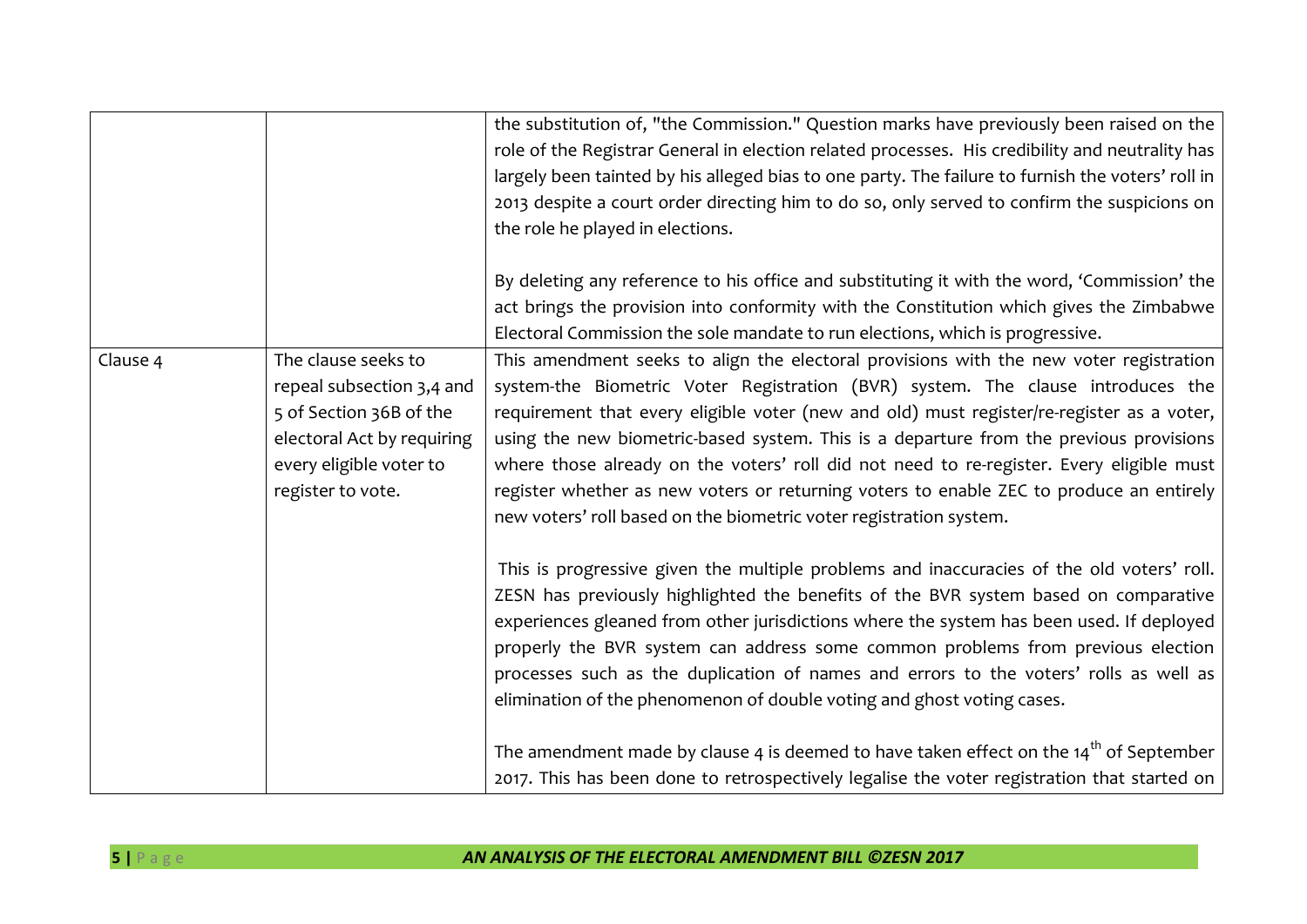|          |                             | that day in the absence of a legal instrument to support the process. If anything, this goes   |
|----------|-----------------------------|------------------------------------------------------------------------------------------------|
|          |                             | to show the haphazard nature in which the amendments to the Electoral Act have been            |
|          |                             | effected in the past-a concern which has been previously raised by ZESN.                       |
|          |                             |                                                                                                |
|          |                             | Recommendation                                                                                 |
|          |                             | There seems to be a need for specific provisions in the Electoral Act that set out the legal   |
|          |                             | parameters of BVR system. In its current formulation the Electoral Act does not envisage an    |
|          |                             | entirely new form of registration system such as the BVR system.                               |
| Clause 5 | This clause proposes to     | This amendment deals with one of the most contentious issues raised in previous elections      |
|          | repeal the provision to     | relating to the use of the voters' registration slips by voters whose names were not           |
|          | section $56(1)(a)$ of the   | appearing on the voters' roll on election day despite having registered to vote. The           |
|          | Electoral Act that entitles | acceptance of the voters' slip was an implicit acceptance by the electoral body that the       |
|          | a person whose name         | voters' roll was not in order as many people who had registered were missing from the          |
|          | does not appear on the      | voters' roll and ended up voting using the voter's slip on election day, as evidenced by the   |
|          | voters' roll to vote upon   | 2013 national election.                                                                        |
|          |                             |                                                                                                |
|          | production of a voter's     |                                                                                                |
|          | registration<br>certificate | The extremely high number of voters' slips seen in the 2013 election raised controversy and    |
|          | (voters slip)               | suspicions that persons disentitled to vote took advantage and abused the facility to          |
|          |                             | repeatedly vote thereby affecting the credibility of the election. ZESN has previously raised  |
|          |                             | concerns on the use of registration slips especially in subsequent by-elections held after the |
|          |                             | 2013 elections.                                                                                |
|          |                             |                                                                                                |
|          |                             | The proposed amendment is therefore welcome. It is consistent with constitutional              |
|          |                             |                                                                                                |
|          |                             | provisions enshrined in section 155. However, the proposed amendment may still retain to       |
|          |                             | haunt future processes, in the absence of a clean and comprehensive voters' roll that          |
|          |                             | accurately captures names of all eligible voters. Every previous election has been             |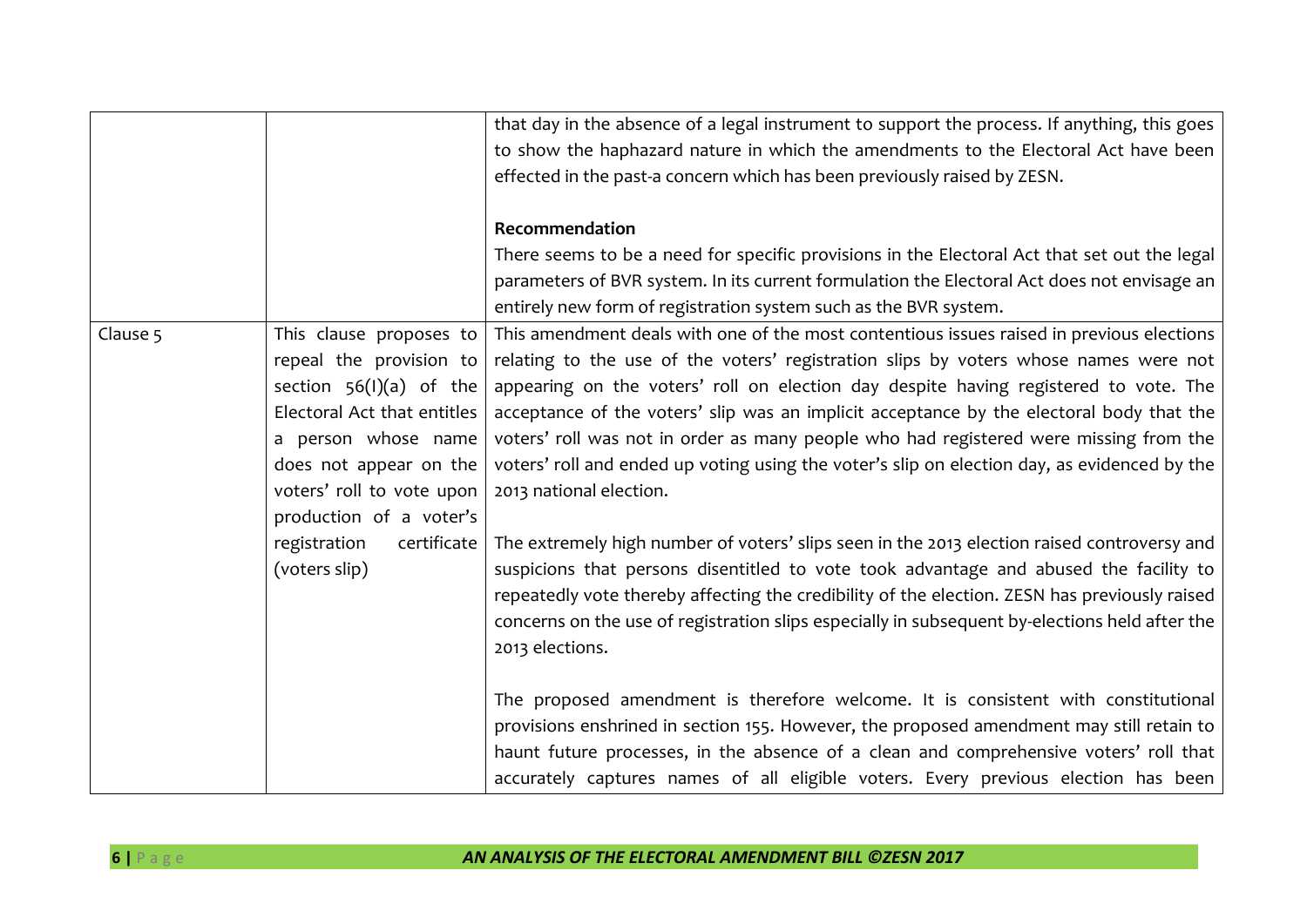|          |                            | characterised by an inaccurate/erroneous and incomplete voters' rolls that has affected the |
|----------|----------------------------|---------------------------------------------------------------------------------------------|
|          |                            | credibility of previous electoral processes and outcomes.                                   |
|          |                            |                                                                                             |
|          |                            | Recommendation                                                                              |
|          |                            | ZEC must produce a clean, comprehensive and accurate voters' roll containing names of all   |
|          |                            | registered voters, in accordance with section 155 and section 67 of the Constitution that   |
|          |                            | guarantee the right to vote for all citizens.                                               |
| Clause 6 | The clause seeks to effect | This amendment epitomises the rushed and often clumsy way amendments to the Electoral       |
|          | 'minor<br>and<br>some      | Act have been done along the years. This amendment should have been dealt with given        |
|          | consequential              | that the Electoral Act has already been amended at least thrice after the enactment of the  |
|          | Amendments'<br>to<br>the   | 2013 Constitution. The reference to abolished posts should at least have been easily        |
|          | Electoral<br>Act,<br>by    | addressed by now, given the clear language of the Constitution on the role of the           |
|          | removing references to     | Zimbabwe Electoral Commission to run elections. However, the amendments should be           |
|          | abolished<br>posts<br>of   | applauded to the extent they align the Electoral Act with the Constitution.                 |
|          | of<br>"Registrar-General   |                                                                                             |
|          | Voters and "constituency   | Recommendations.                                                                            |
|          | registrars".               | The State should still consider a comprehensive, all-inclusive process of amending the      |
|          |                            | Electoral Act to address all gaps and inconsistences to the Constitution that still remain  |
|          |                            | within the Electoral laws. ZESN has produced previous policy papers on areas of the         |
|          |                            | Electoral Act requiring amendments. By focussing the latest amendments on the               |
|          |                            | registration process only, another opportunity to align the Act with the Constitution has   |
|          |                            | been missed and this may come back to haunt the national election expected in under a       |
|          |                            | year from now                                                                               |